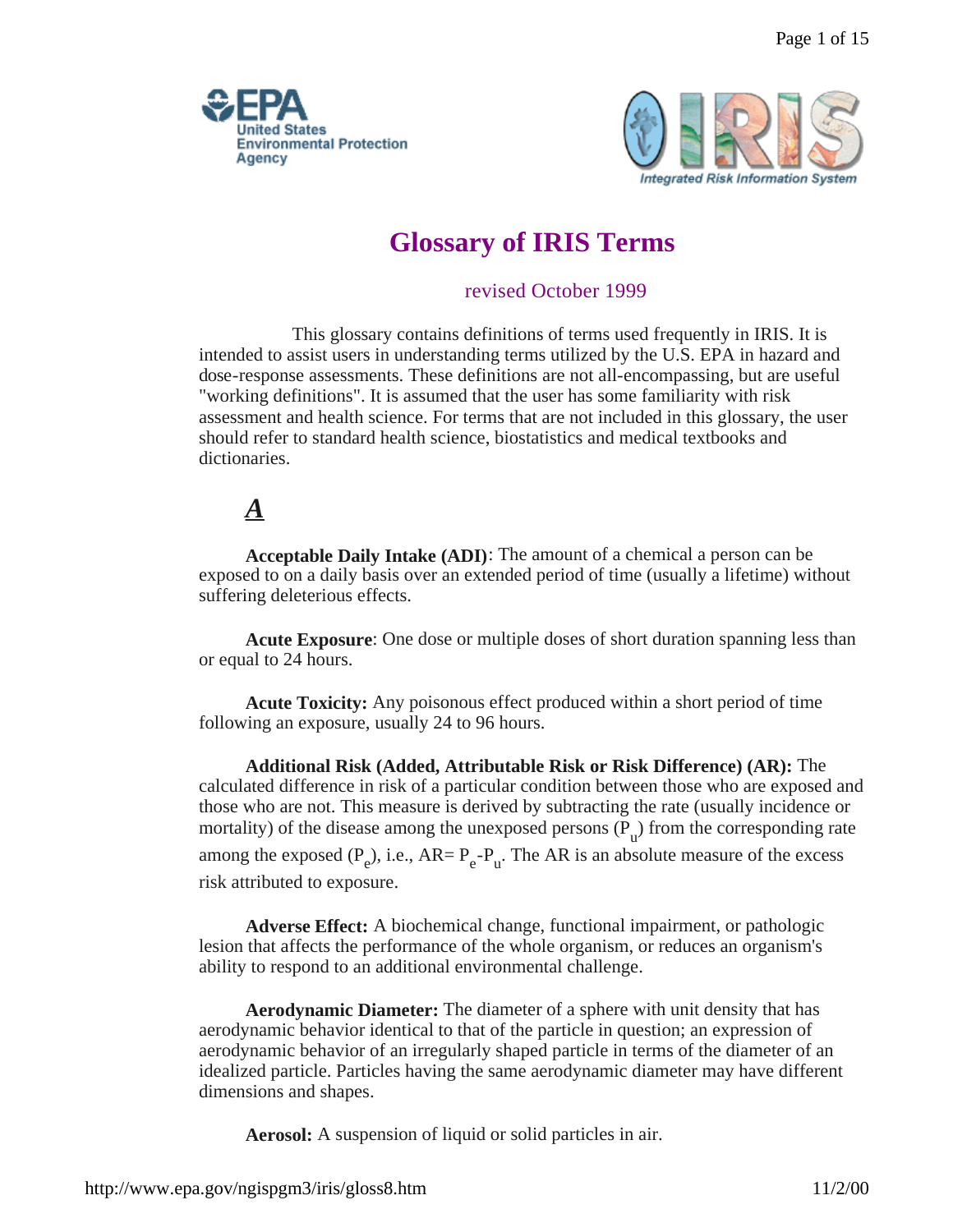**Anecdotal Data:** Data based on the description of individual cases rather than controlled studies.

**Average Daily Dose (ADD)** : Dose rate averaged over a pathway-specific period of exposure expressed as a daily dose on a per-unit-body-weight basis. The ADD is usually expressed in terms of mg/kg-day or other mass-time units.

#### *B*

**Background Levels:** Two types of background levels may exist for chemical substances:. (a) Naturally occurring levels: Ambient concentrations of substances present in the environment, without human influence; (b) Anthropogenic levels: Concentrations of substances present in the environment due to human-made, non-site sources (e.g., automobiles, industries).

**Benchmark Dose (BMD) or Concentration (BMC):** A statistical lower confidence limit on the dose that produces a predetermined change in response rate of an adverse effect (called the benchmark response or BMR) compared to background.

**Benchmark Response (BMR):** An adverse effect, used to define a benchmark dose from which an RfD (or RfC) can be developed. The change in response rate over background of the BMR is usually in the range of 5-10%, which is the limit of responses typically observed in well-conducted animal experiments.

**Benign tumor:** A tumor that does not spread to a secondary localization, but may impair normal biological function through obstruction or may progress to malignancy later.

**Bioassay:** An assay for determining the potency (or concentration) of a substance that causes a biological change in experimental animals.

**Bioavailability:** The degree to which a substance becomes available to the target tissue after administration or exposure.

**Biologically Based Dose Response (BBDR) model:** A predictive tool used to estimate potential human health risks by describing and quantifying the key steps in the cellular, tissue and organismal responses as a result of chemical exposure.

**Blood-to-air Partition Coefficient:** A ratio of a chemical's concentration between blood and air when at equilibrium.

## **C**

**Cancer:** A disease of heritable, somatic mutations affecting cell growth and differentiation, characterized by an abnormal, uncontrolled growth of cells.

**Carcinogen:** An agent capable of inducing cancer.

**Carcinogenesis:** The origin or production of a benign or malignant tumor. The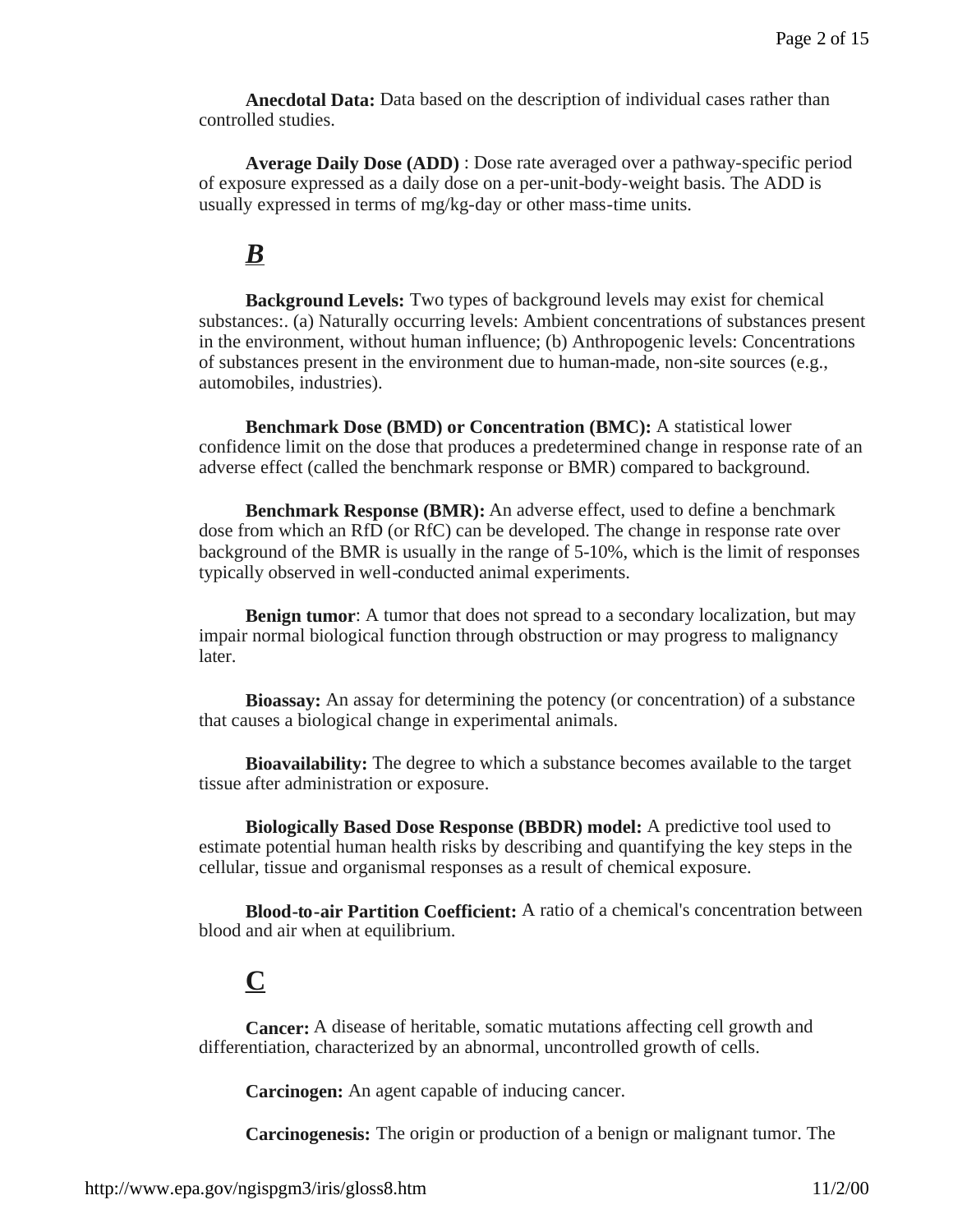carcinogenic event modifies the genome and/or other molecular control mechanisms of the target cells, giving rise to a population of altered cells.

**Case-control study:** An epidemiologic study contrasting those with the disease of interest (cases) to those without the disease (controls). The groups are then compared with respect to exposure history, to ascertain whether they differ in the proportion exposed to the chemical(s) under investigation.

**Chronic Effect:** An effect which occurs as a result of repeated or long term (chronic) exposures.

**Chronic Exposure:** Multiple exposures occurring over an extended period of time, or a significant fraction of the animal's or the individual's lifetime.

**Chronic Study:** A toxicity study designed to measure the (toxic) effects of chronic exposure to a chemical.

**Chronic Toxicity:** The capacity of a substance to cause adverse human health effects as a result of chronic exposure.

**Co-carcinogen:** An agent, when administered with a carcinogen, enhances the activity of the carcinogen.

**Cohort Study (or Prospective Study):** An epidemiologic study comparing those with an exposure of interest to those without the exposure. These two cohorts are then followed over time to determine the differences in the rates of disease between the exposure subjects.

**Confounder (or Confounding Factor):** A condition or variable that is both a risk factor for disease and associated with an exposure of interest. This association between the exposure of interest and the confounder (a true risk factor for disease) may make it falsely appear that the exposure of interest is associated with disease.

**Control Group (or Reference Group):** A group used as the baseline for comparison in epidemiologic studies or laboratory studies. This group is selected because it either lacks the disease of interest (case-control group) or lacks the exposure of concern (cohort study).

**Critical Concentration:** An ambient chemical concentration expressed in units of  $\mu$ g/m<sup>3</sup> and used in the operational derivation of the inhalation RfC. This concentration will be the NOAEL Human Equivalent Concentration (HEC) adjusted from principal study data.

**Critical Effect:** The first adverse effect, or its known precursor, that occurs to the most sensitive species as the dose rate of an agent increases.

**Critical Study:** The study that contributes most significantly to the qualitative and quantitative assessment of risk. Also called Principal Study.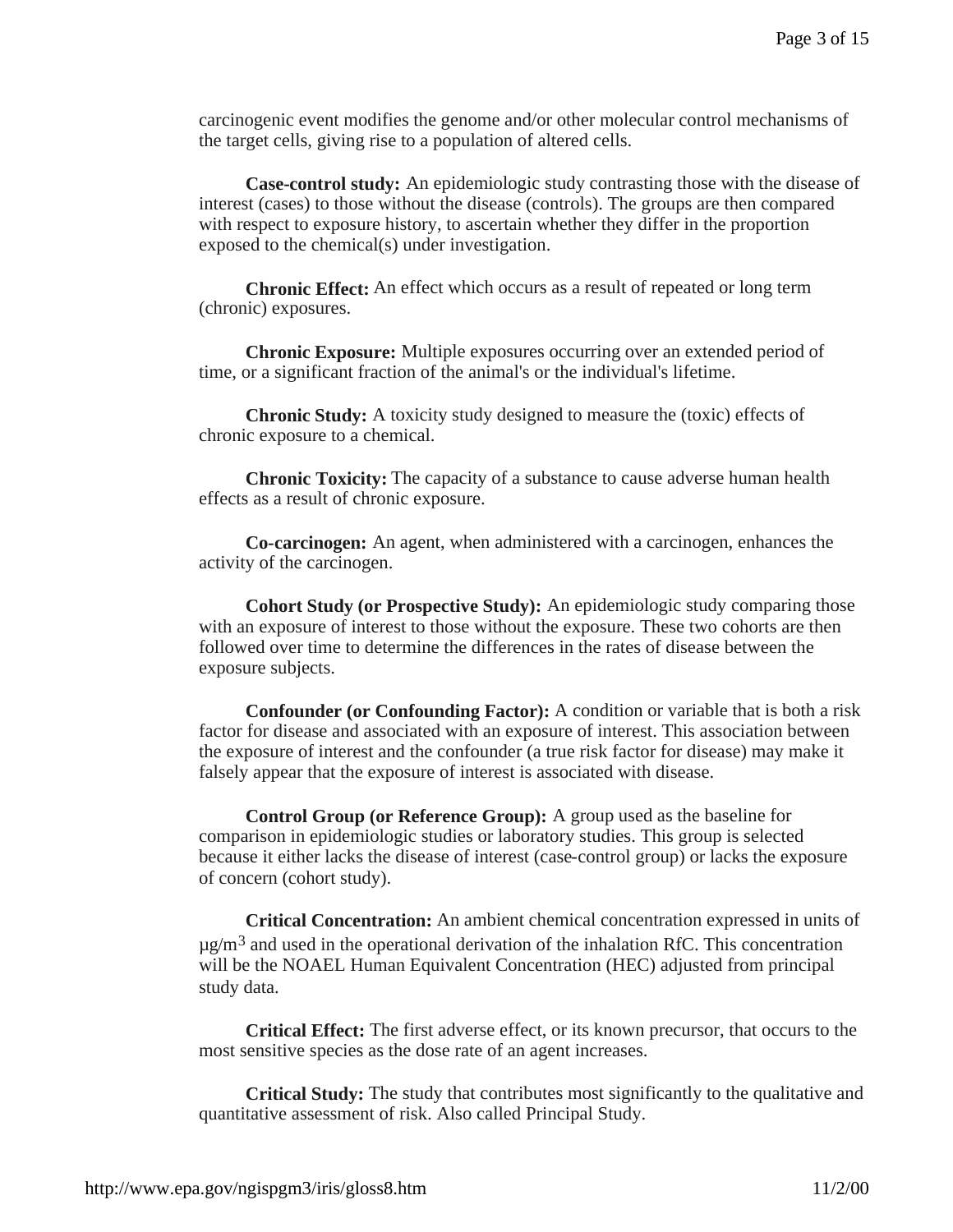# *D*

**Developmental Toxicity:** Adverse effects on the developing organism that may result from exposure prior to conception (either parent), during prenatal development, or postnatally until the time of sexual maturation. The major manifestations of developmental toxicity include death of the developing organism, structural abnormality, altered growth, and functional deficiency.

**Dose-Response Assessment:** A determination of the relationship between the magnitude of an administered, applied, or internal dose and a specific biological response. Response can be expressed as measured or observed incidence, percent response in groups of subjects (or populations), or as the probability of occurrence within a population.

**Dose-Response Relationship:** The relationship between a quantified exposure (dose), and the proportion of subjects demonstrating specific, biological changes (response).

# *E*

**Effective Dose (ED<sub>10</sub>):** The dose corresponding to a 10% increase in an adverse effect, relative to the control response.

**Endpoint:** An observable or measurable biological event or chemical concentration (e.g., metabolite concentration in a target tissue) used as an index of an effect of a chemical exposure.

**Epidemiology:** The study of disease patterns in human populations.

**Estimated Exposure Dose (EED):** The measured or calculated dose to which humans are likely to be exposed considering all sources and routes of exposure.

**Excess Lifetime Risk:** The additional or extra risk of developing cancer due to exposure to a toxic substance incurred over the lifetime of an individual.

**Exposure:** Contact made between a chemical, physical, or biological agent and the outer boundary of an organism. Exposure is quantified as the amount of an agent available at the exchange boundaries of the organism (e.g., skin, lungs, gut).

**Exposure Assessment:** An identification and evaluation of the human population exposed to a toxic agent, describing its composition and size, as well as the type, magnitude, frequency, route and duration of exposure.

**Extra Risk (ER):** A calculation of risk of adverse effects which adjusts for background incidence rates of the same effects, by estimating risk at dose d only among the fraction of the population not expected to respond to the secondary (background) causes:  $ER = [P(d) - P(0)/1 - P(0)]$ . For example, if the background rate  $(P(0)) = 0.8$  and the response rate at dose d,  $P(d) = .9$ , then  $ER = (0.9 - 0.8)/(1 - 0.8) = 0.1/0.2 = 0.5$ . That is, at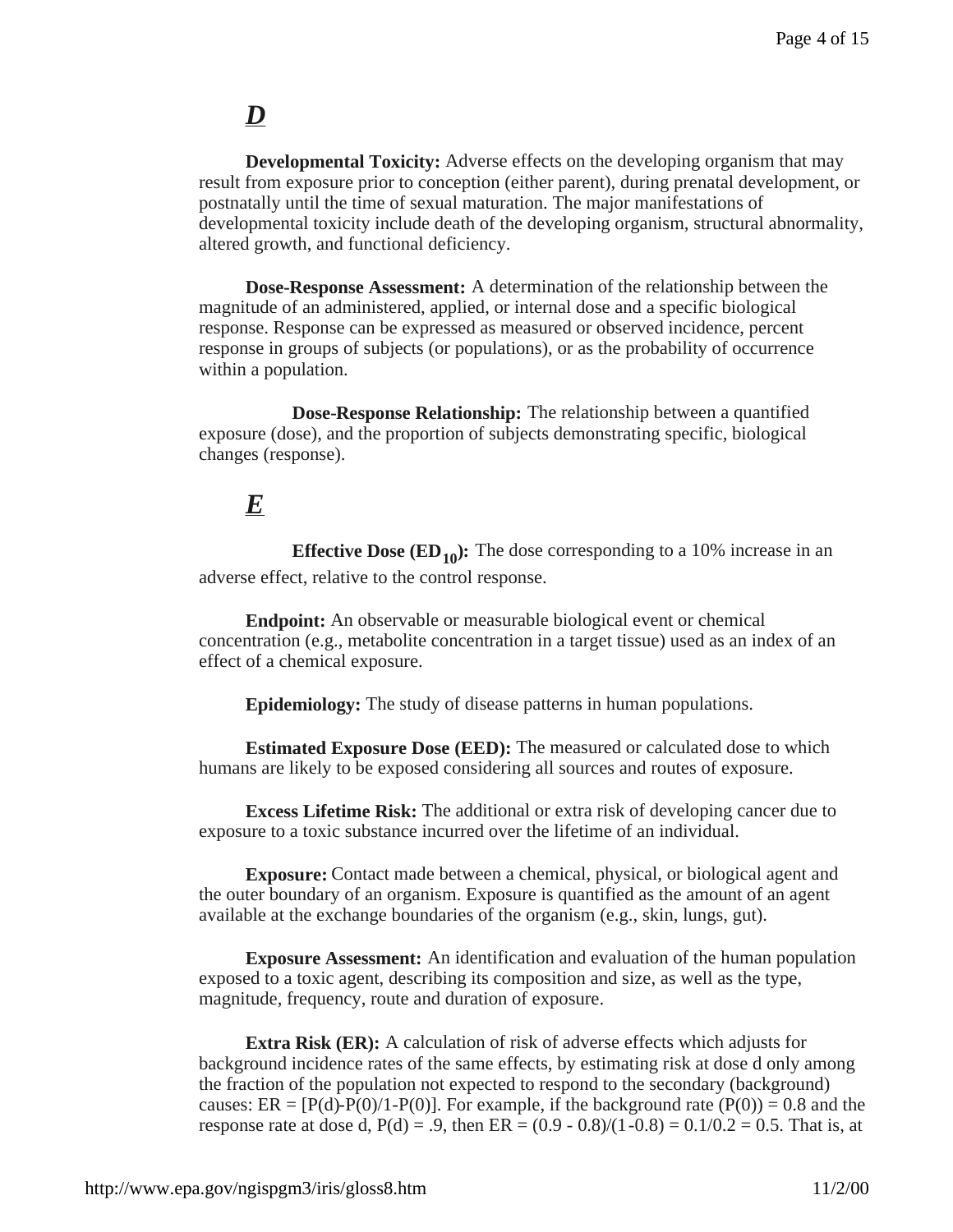dose d, an additional 10% of the population is expected to respond adversely. But since only 20% of the population was expected to be free of adverse effects without the exposure of interest, this 10% represents 50% of the population that would otherwise have been unharmed by this exposure.

**Extrapolation, low dose:** An estimate of the response at a point below the range of the experimental data, generally through the use of a mathematical model.

#### *F*

**Forced Expiratory Volume (FEV<sup>1</sup> ):** The volume of air that can be forcibly exhaled during the first second of expiration following a maximal inspiration.

**Forced Vital Capacity (FVC):** The maximal volume of air that can be exhaled as forcibly and rapidly as possible after a maximal inspiration.

**Frank Effect Level (FEL):** A level of exposure or dose which produces irreversible, adverse effects at a statistically or biologically significant increase in frequency or severity between those exposed and those not exposed.

**Functional Residual Capacity (FRC):** The lung volume at the end of tidal expiration (TLC - IC).

#### *G*

**Gamma (Multi-hit) Model:** A generalization of the one-hit model (see definition) for low-dose extrapolation. The probability P(d) that an individual will respond to lifetime, continuous exposure to dose d is given by

$$
P(d) = \frac{\lambda^k}{\Gamma(k)} \int_0^d t^{k-1} e^{-\lambda t} dt
$$

where  $\Gamma(k)$  = the gamma function,

 $k =$  the number of 'hits' estimated by the model, and

 $\lambda$  = fitted coefficient.

**Guidelines (human health risk assessment):** Official, peer-reviewed documentation stating current U.S. EPA methodology in assessing risk of harm from environmental pollutants to populations.

#### *Examples:*

*Proposed Guidelines for Carcinogenic Risk Assessment*: U.S.EPA guidelines intended to guide Agency evaluation of suspect carcinogens. EPA/600/P-92/003C, April 1996.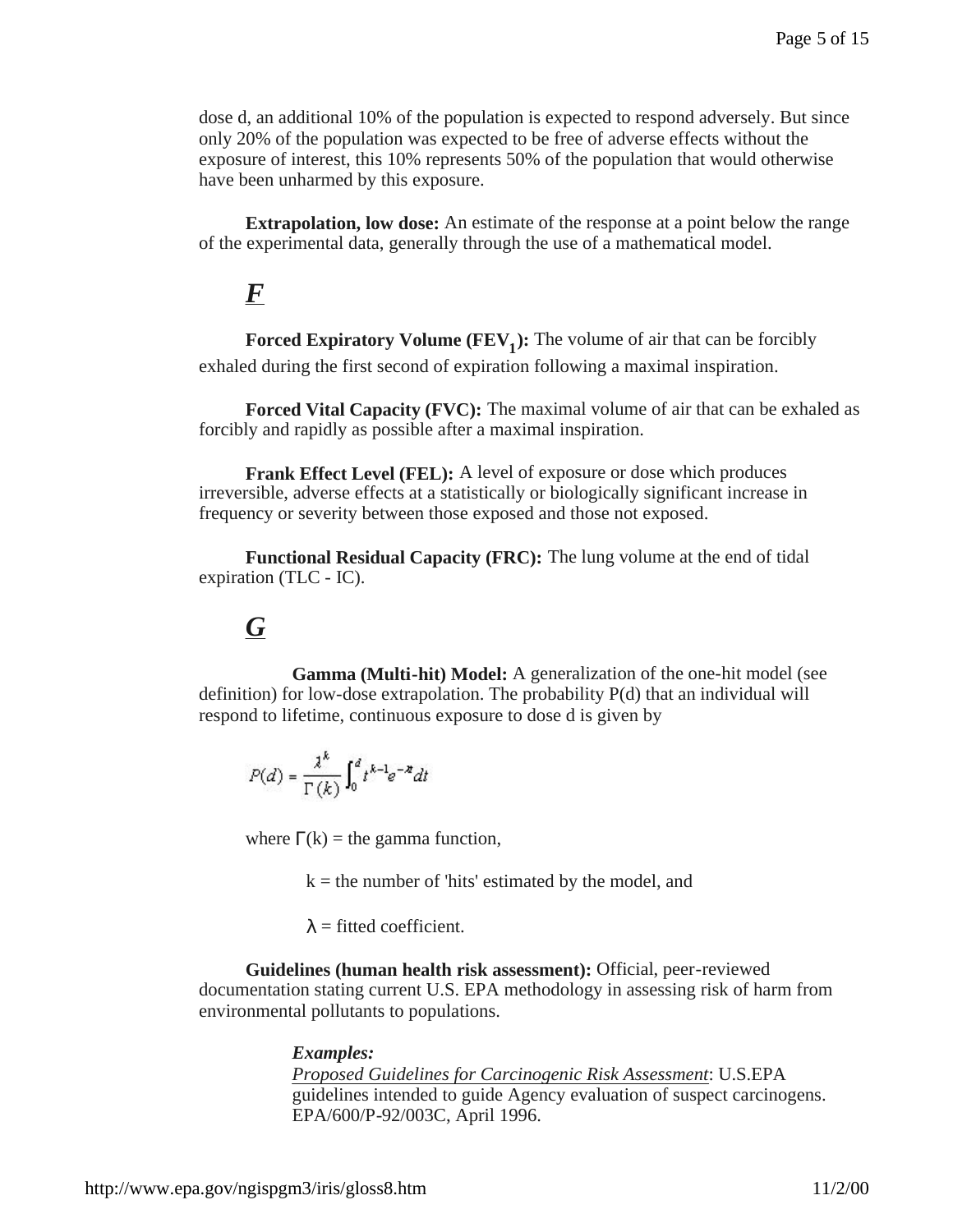*Guidelines for Exposure Assessment*: U.S. EPA guidelines intended to guide Agency analysis of potential exposure to chemical substances. 51 FR 22888-22938; May 29,1992.

*Guidelines for Developmental Toxicity Risk Assessment*: U.S. EPA guidelines intended to guide Agency analysis of developmental toxicity data. 51 FR 34028-34040, October1996.

*Guidelines for the Health Risk Assessment of Chemical Mixtures*: U.S. EPA guidelines intended to guide Agency analysis of information relating to health effects from exposure to mixtures of chemical substances. 51 FR 34014-34025, September 1986.

*Guidelines for Mutagenicity Risk Assessment*: U. S. EPA guidelines intended to guide Agency analysis of mutagenicity data. 51 FR 34006- 34016, September, 1986.

# *H*

**Hazard:** A potential source of harm.

**Hazard Assessment:** The process of determining whether exposure to an agent can cause an increase in the incidence of a particular adverse health effect (e.g., cancer, birth defect) and whether the adverse health effect is likely to occur in humans.

**Human Equivalent Concentration (HEC) or Dose (HED):** The human concentration (for inhalation exposure) or dose (for other routes of exposure) of an agent that is believed to induce the same magnitude of toxic effect as the experimental animal species concentration or dose. This adjustment may incorporate toxicokinetic information on the particular agent, if available, or use a default procedure, such as assuming that daily oral doses experienced for a lifetime are proportional to body weight raised to the 0.75 power.

## *I*

**Incidence:** The number of new cases of a disease that develop within a specified population over a specified period of time.

**Incidence Rate:** The ratio of new cases within a population to the total population at risk given a specified period of time.

**Individual Risk:** The probability that an individual will experience an adverse effect.

**Initiation:** The first stage of carcinogenesis.

**Interspecies Dose Conversion:** The process of extrapolating from animal doses to human equivalent doses.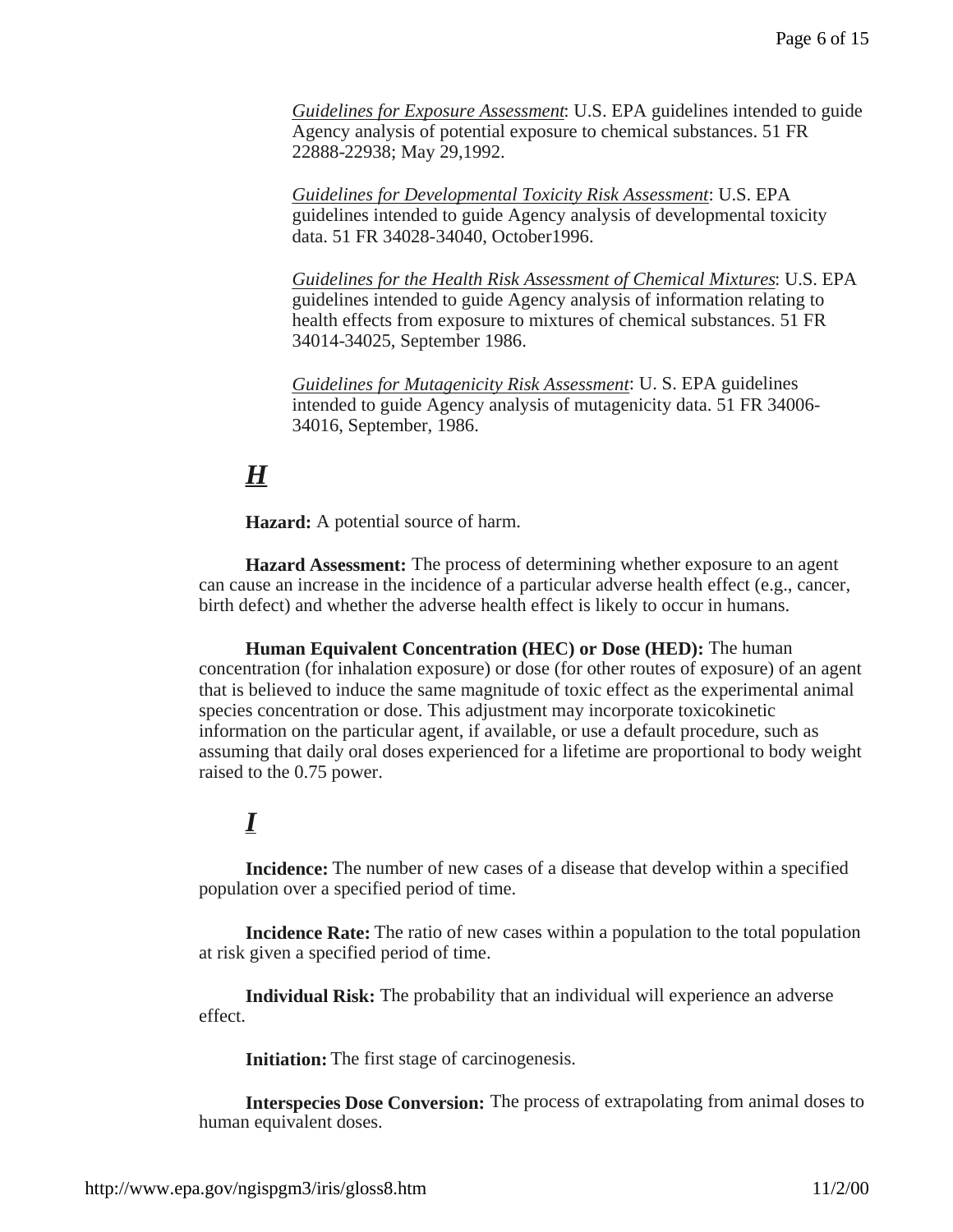### *L*

**Latency Period:** The time between first exposure to an agent and manifestation or detection of a health effect of interest.

**Limited Evidence:** A term used in evaluating study data for the classification of a carcinogen by the 1986 U.S. EPA guidelines for carcinogen risk assessment. This classification indicates that a causal interpretation is credible but that alternative explanations such as chance, bias, and confounding variables could not be completely excluded.

**Linear dose response**: A pattern of frequency or severity of biological response that varies proportionately with the amount of dose of an agent.

**Linearized Multistage Procedure:** A modification of the multistage model, used for estimating carcinogenic risk, that incorporates a linear upper bound on extra risk for exposures below the experimental range.

**Logistic Model:** A dose-response model used for low-dose extrapolation, of the form:

$$
P(d) = \gamma + \frac{1-\gamma}{1+e^{-(\alpha+\beta d)}}
$$

where  $P(d)$  = probability of cancer from lifetime, continuous exposure at dose rate d, and

α, β = fitted parameters; and

 $\gamma$  = background incidence rate.

**Lower limit on Effective Dose <sub>10</sub>** (LED<sub>10</sub>): The 95% lower confidence limit of the dose of a chemical needed to produce an adverse effect in 10 percent of those exposed to the chemical, relative to control.

**Lowest-Observed-Adverse-Effect Level (LOAEL):** The lowest exposure level at which there are statistically or biologically significant increases in frequency or severity of adverse effects between the exposed population and its appropriate control group. Also referred to as lowest-effect level (LEL).

**Lowest-Observed Effect Level (LOEL or LEL):** In a study, the lowest dose or exposure level at which a statistically or biologically significant effect is observed in the exposed population compared with an appropriate unexposed control group.

#### *M*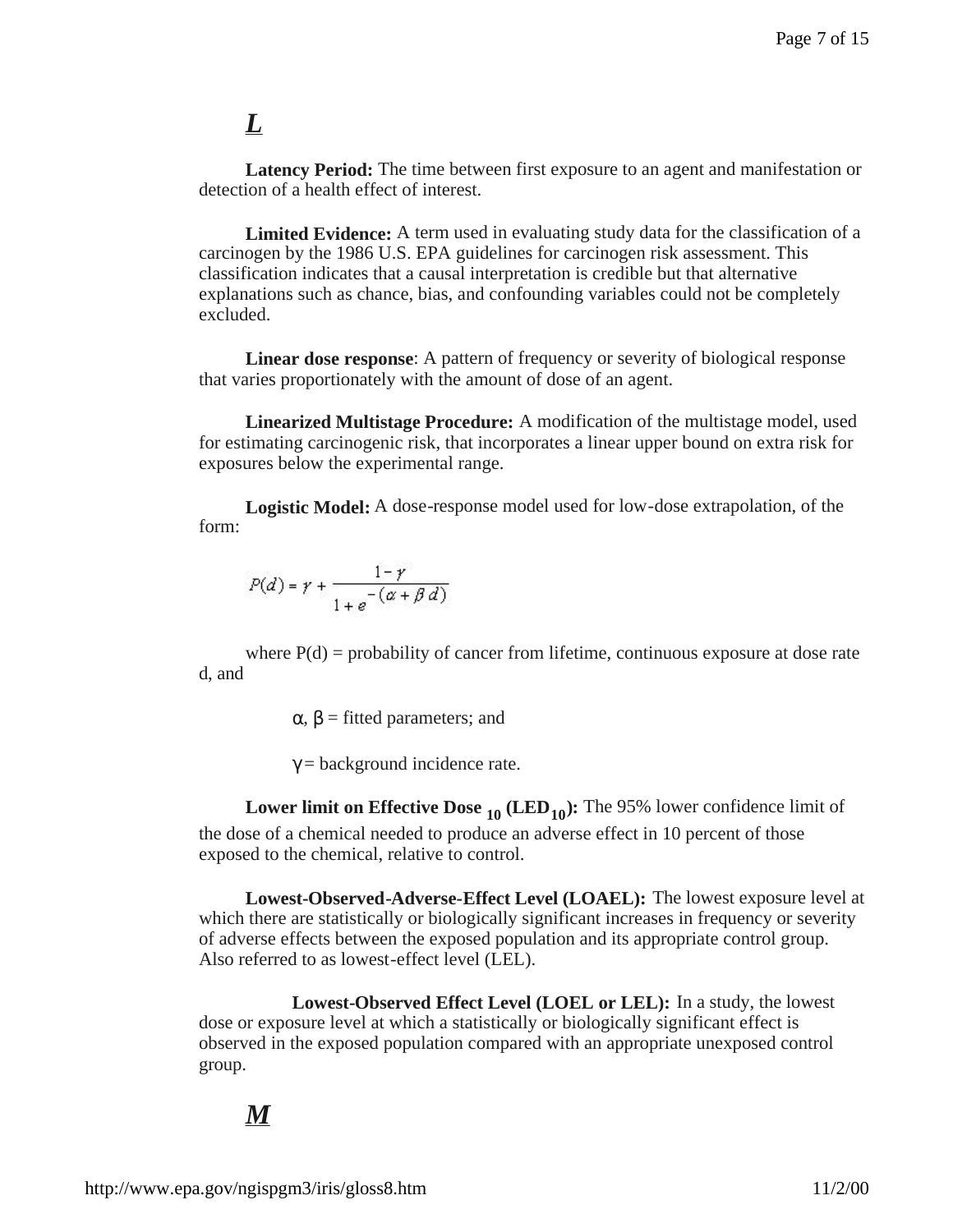**Malignant Tumor:** An abnormal growth of tissue which can invade adjacent or distant tissues.

**Margin of Exposure (MOE):** The LED<sub>10</sub> or other point of departure divided by the actual or projected environmental exposure of interest.

**Mass Median Aerodynamic Diameter (MMAD):** Median of the distribution of airborne particle mass with respect to the aerodynamic diameter. MMADs are usually accompanied by the geometric standard deviation (g or sigma g) which characterizes the variability of the particle size distribution.

**Maximum Likelihood (ML) method, Maximum Likelihood Estimate (MLE):** Statistical method for estimating model parameters. Generally provides a mean or central tendency estimate, as opposed to a confidence limit on the estimate.

**Metastasis:** The dissemination or secondary growth of a malignant tumor at a site distant from the primary tumor.

**Model:** A mathematical function with parameters that can be adjusted so the function closely describes a set of empirical data. A mechanistic model usually reflects observed or hypothesized biological or physical mechanisms, and has model parameters with real world interpretation. In contrast, statistical or empirical models selected for particular numerical properties are fitted to data; model parameters may or may not have real world interpretation. When data quality is otherwise equivalent, extrapolation from mechanistic models (e.g., biologically based dose-response models) often carries higher confidence than extrapolation using empirical models (e.g., logistic model).

**Modifying Factor (MF):** A factor used in the derivation of a reference dose or reference concentration. The magnitude of the MF reflects the scientific uncertainties of the study and database not explicitly treated with standard uncertainty factors (e.g., the completeness of the overall database). A MF is greater than zero and less than or equal to 10, and the default value for the MF is 1.

**Monte Carlo Technique**: A repeated random sampling from the distribution of values for each of the parameters in a calculation (e.g., lifetime average daily exposure), to derive a distribution of estimates (of exposures) in the population.

**Multistage Model:** A mathematical function used to extrapolate the probability of cancer from animal bioassay data, using the form

$$
P(d) = 1 - e^{-(q_0 + q_1 + q_2 + \dots + q_k + k)}
$$

where:  $P(d)$  = probability of cancer from a continuous, lifetime exposure rate d;

 $q_i$  = fitted dose coefficients of model; i=0, 1, ..., k; and

 $k =$  number of stages selected through best fit of the model, no greater than one less than the number of available dose groups.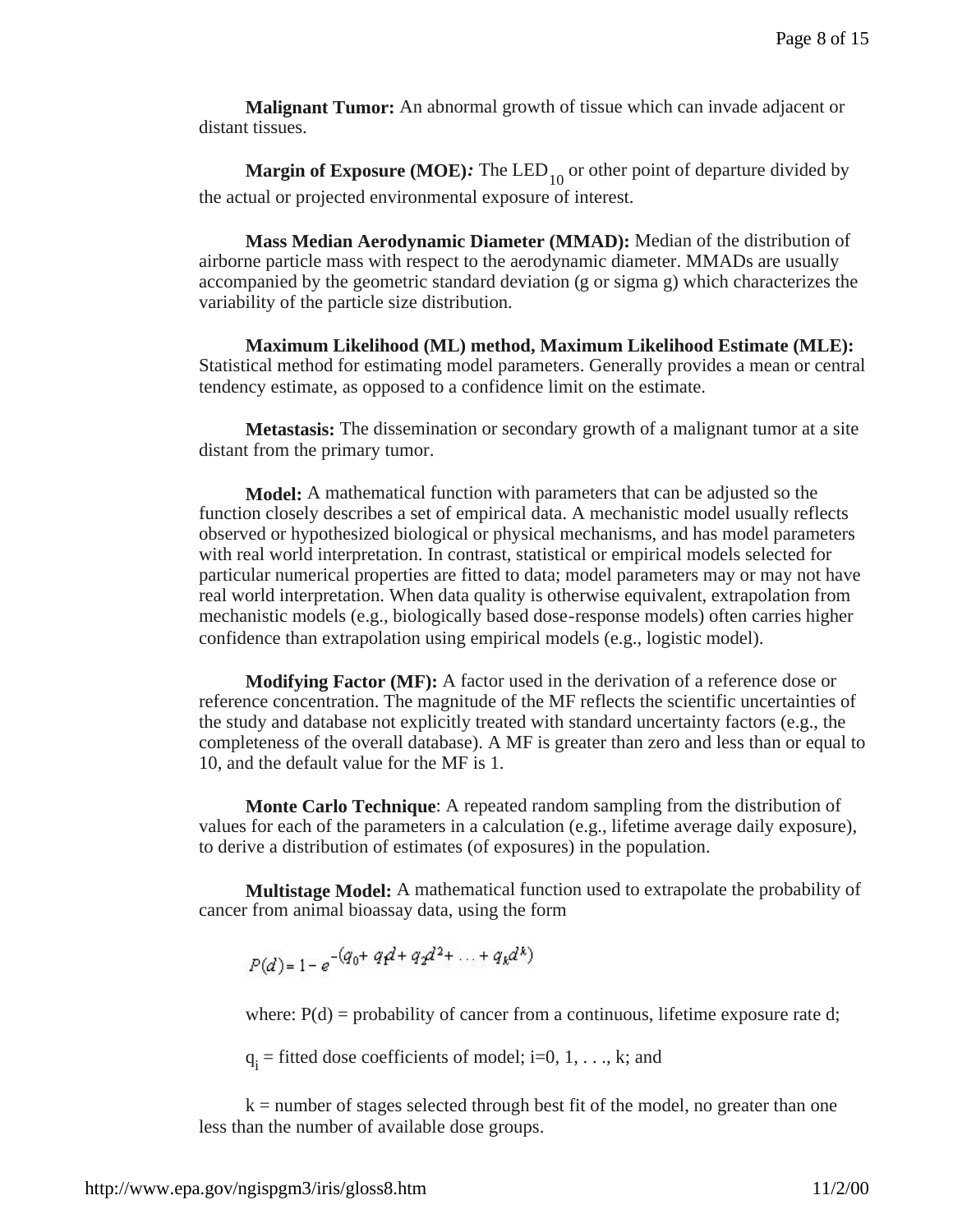**Multistage Weibull Model:** A dose-response model for low-dose extrapolation which includes a term for decreased survival time associated with tumor incidence:

$$
P(d,t) = 1 - e^{-(q_0 + q_1 d + q_2 d^2 + \dots + q_k d^k)(t - t_0)^s}
$$

where  $P(d,t)$  = the probability of a tumor (or other response) from lifetime, continuous exposure at dose d until age t (when tumor is fatal);

 $q_i$  = fitted dose parameters, i=0, 1, ..., k;

 $k = no$  greater than the number of dose groups - 1;

 $t_0$  = the time between when a potentially fatal tumor becomes observable and when it causes death  $(t_0 \ge 1)$ ; and

 $z =$  fitted time parameter (also called "Weibull" parameter).

**Mutagen:** A substance that can induce an alteration in the structure of DNA.

#### *N*

**Neoplasm:** An abnormal growth of tissue which may be benign or malignant.

**No-Observed-Adverse-Effect Level (NOAEL):** An highest exposure level at which there are no statistically or biologically significant increases in the frequency or severity of adverse effect between the exposed population and its appropriate control; some effects may be produced at this level, but they are not considered adverse, nor precursors to adverse effects.

**No-Observed-Effect Level (NOEL):** An exposure level at which there are no statistically or biologically significant increases in the frequency or severity of any effect between the exposed population and its appropriate control.

**Non-linear dose response:** A pattern of frequency or severity of biological response that does not vary proportionately with the amount of dose of an agent. When mode of action information indicates that responses may not follow a linear pattern below the dose range of the observed data, non-linear methods for determining risk at low dose may be justified.

#### *O*

**Odds Ratio (OR):** A relative measure of the difference in exposure between the diseased (cases) and not diseased (controls) individuals in a case-control study. The OR is interpreted similarly to the relative risk.

**Oncogenic:** Resulting from a gene which can induce neoplastic transformations in the cell in which it occurs or into which it is introduced.

**One hit Model:** A dose-response model based on a mechanistic argument that there is a response after a target site has been hit by a single biologically effective unit of dose within a given time period. The form of the model, a special case of the gamma,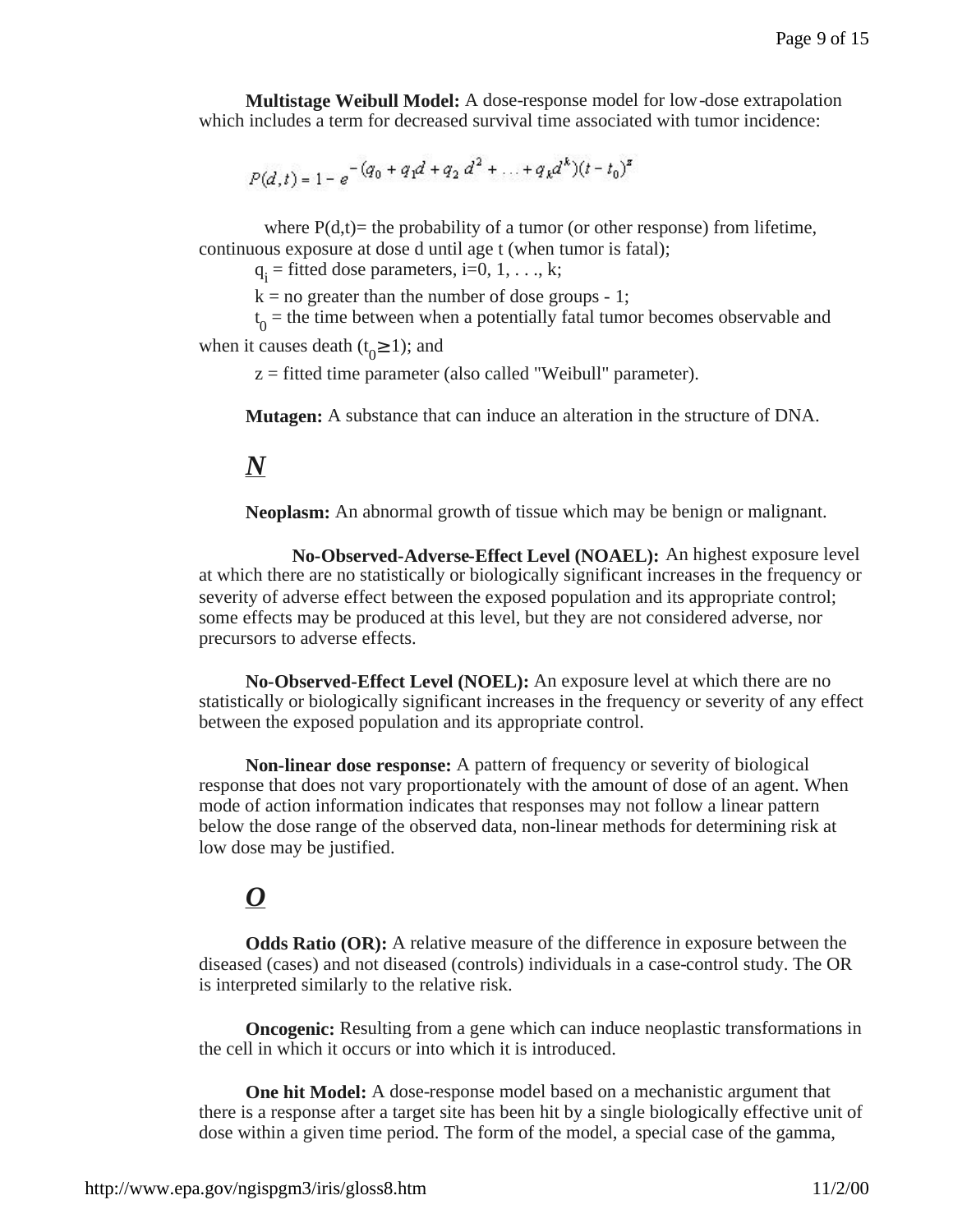multistage, and Weibull models, is given by:

 $P(d) = 1 - e^{(-\lambda d)}$ 

where  $P(d)$  = probability of cancer from lifetime continuous exposure at dose rate d, and

 $\lambda$ = fitted dose coefficient.

**Organoleptic:** Affecting or involving a sense organ such as that of taste, smell, or sight.

# *P*

**Physiologically Based Pharmacokinetic (PBPK) Model:** Physiologically based compartmental model used to characterize pharmacokinetic behavior of a chemical. Available data on blood flow rates, and metabolic and other processes which the chemical undergoes within each compartment are used to construct a mass-balance framework for the PBPK model.

**Point of Departure:** The dose-response point that marks the beginning of a lowdose extrapolation. This point is most often the upper bound on an observed incidence or on an estimated incidence from a dose-response model.

**ppb:** A unit of measure expressed as parts per billion. Equivalent to 1 x 10<sup>-9</sup>.

**ppm:** A unit of measure expressed as parts per million. Equivalent to 1 x 10<sup>-6</sup>.

**Prevalence:** The proportion of disease cases that exist within a population at a specific point in time, relative to the number of individuals within that population at the same point in time.

**Probit Model:** A dose-response model of the form:

$$
P(d) = \gamma + (1 - \gamma) \frac{1}{\sqrt{2\pi}} \int_{-\infty}^{\alpha + \beta d} e^{-\frac{u^2}{2}} du
$$

where  $P(d)$  = the probability that an individual selected at random will respond at dose d, assuming a normal distribution of tolerances;

α, β = fitted parameters; and

 $\gamma$  = background response rate.

**Promoter:** An agent that is not carcinogenic itself, but when administered after an initiator of carcinogenesis, stimulates the clonal expansion of the initiated cell to produce a neoplasm.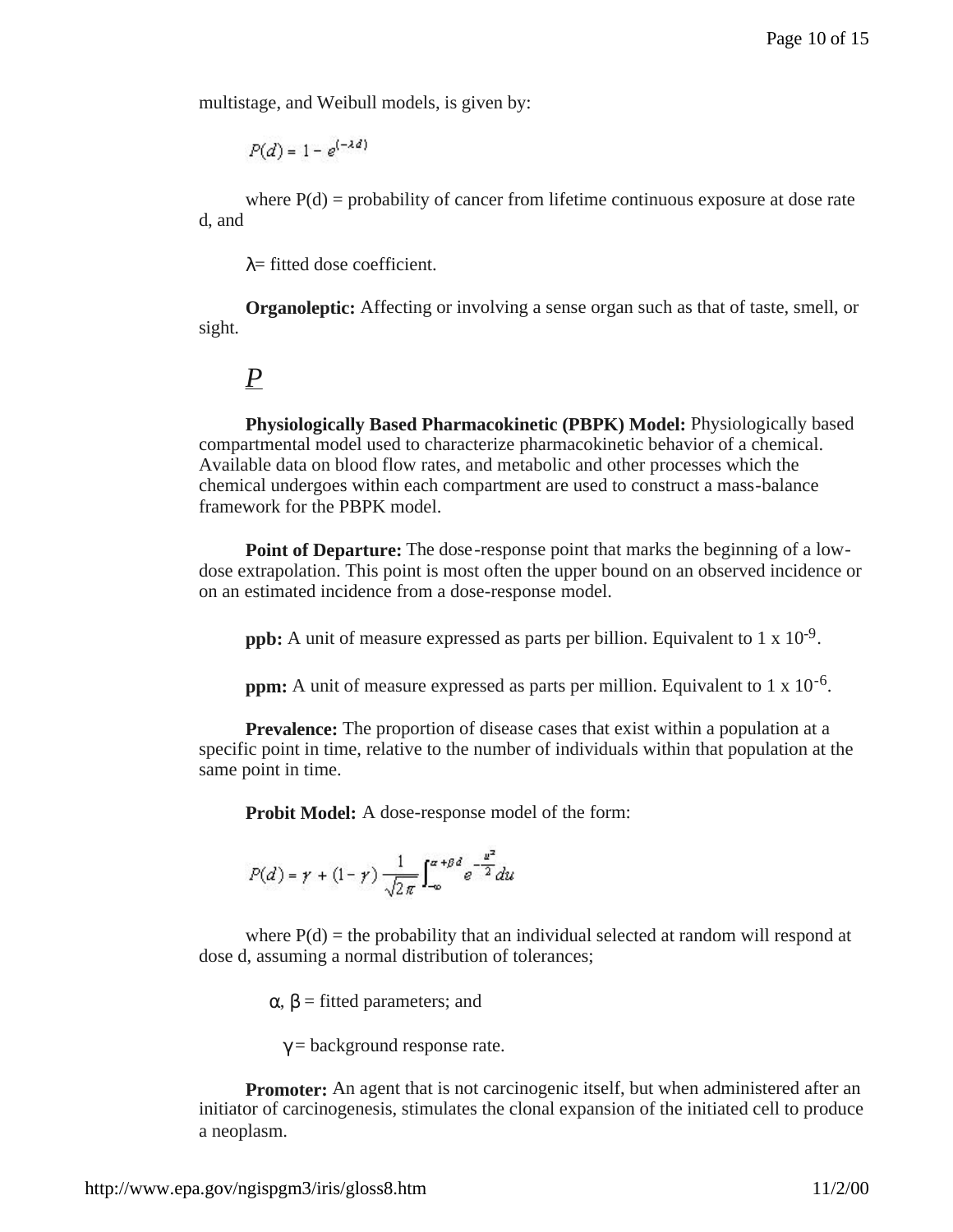**Proportionate Mortality Ratio (PMR):** The proportion of deaths due to the disease of interest in the exposed population divided by the proportion of deaths due to the disease of interest in the unexposed or reference population. It is frequently converted to a percent by multiplying the ratio by 100.

**Prospective Study:** See cohort study.

## *R*

**Reference Concentration (RfC):** An estimate (with uncertainty spanning perhaps an order of magnitude) of a continuous inhalation exposure to the human population (including sensitive subgroups) that is likely to be without an appreciable risk of deleterious effects during a lifetime. It can be derived from a NOAEL, LOAEL, or benchmark concentration, with uncertainty factors generally applied to reflect limitations of the data used. Generally used in EPA's noncancer health assessments.

**Reference Dose (RfD):** An estimate (with uncertainty spanning perhaps an order of magnitude) of a daily oral exposure to the human population (including sensitive subgroups) that is likely to be without an appreciable risk of deleterious effects during a lifetime. It can be derived from a NOAEL, LOAEL, or benchmark dose, with uncertainty factors generally applied to reflect limitations of the data used. Generally used in EPA's noncancer health assessments.

**Regional Deposited Dose (RDD):** The deposited dose of particles calculated for a respiratory tract region of interest (r) as related to an observed toxicity. For respiratory effects of particles, the deposited dose is adjusted for ventilatory volumes and the surface area of the respiratory region effected (mg/min-sq. cm). For extra respiratory effects of particles, the deposited dose in the total respiratory system is adjusted for ventilatory volumes and body weight (mg/min-kg).

**Regional Deposited Dose Ratio (RDDR):** The ratio of the regional deposited dose calculated for a given exposure in the animal species of interest to the regional deposited dose of the same exposure in a human. This ratio is used to adjust the exposure effect level for interspecies dosimetric differences to derive a human equivalent concentration for particles.

**Regional Gas Dose:** The gas dose calculated for the region of interest as related to the observed effect for respiratory effects. The deposited dose is adjusted for ventilatory volumes and the surface area of the respiratory region effected (mg/min-sq.cm).

**Regional Gas Dose Ratio (RGDR):** The ratio of the regional gas dose calculated for a given exposure in the animal species of interest to the regional gas dose of the same exposure in humans. This ratio is used to adjust the exposure effect level for interspecies dosimetric differences to derive a human equivalent concentration for gases with respiratory effects.

**Relative Risk (or Risk Ratio (RR)):** The relative measure of the difference in risk between the exposed and unexposed populations in a cohort study. The relative risk is defined as the rate of disease among the exposed divided by the rate of the disease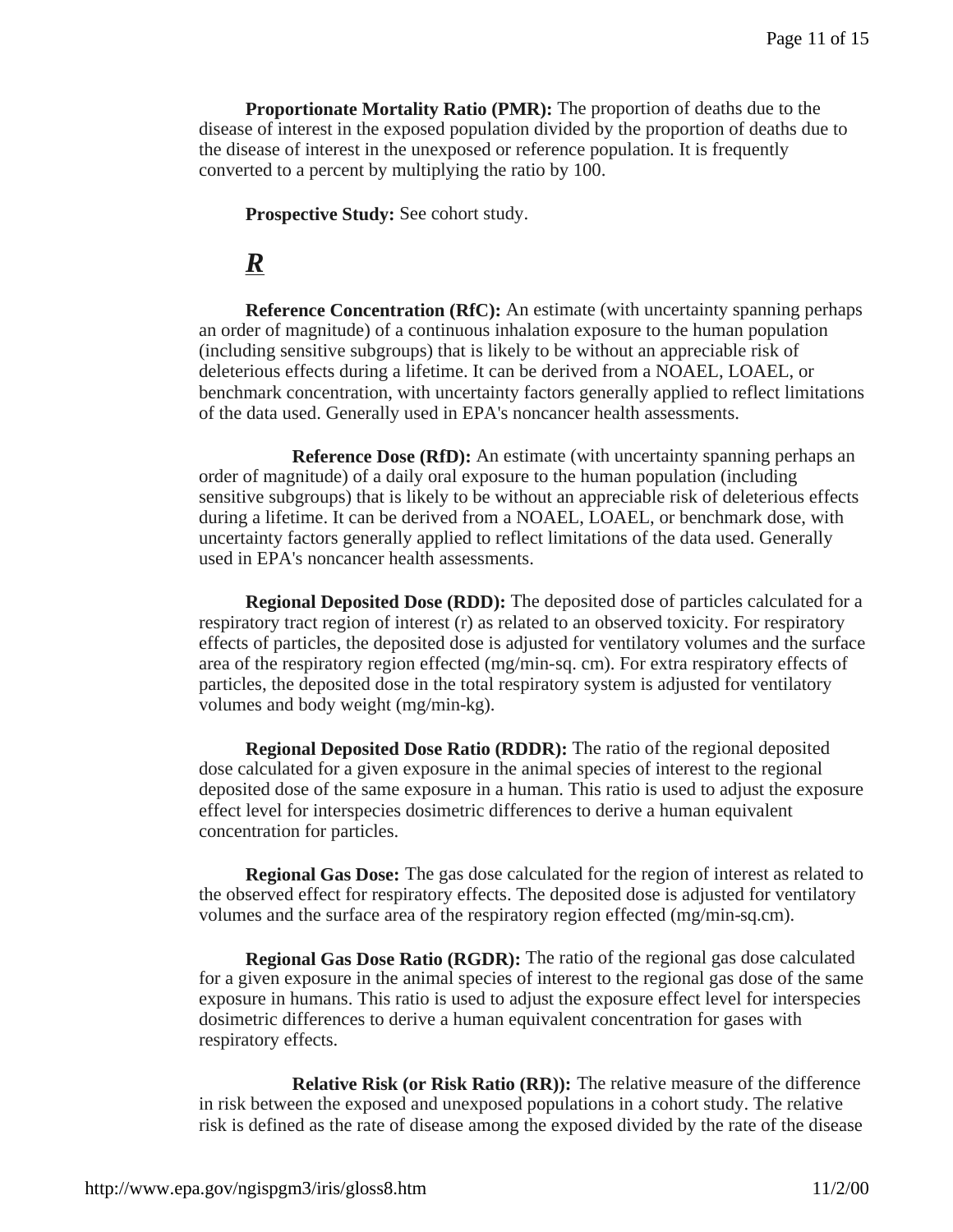among the unexposed. A relative risk of 2 means that the exposed group has twice the disease risk as the unexposed group.

**Reserve Volume:** The volume of air remaining in the lungs after a maximal expiration.

**Residual Volume (RV):** The lung volume after maximal expiration (TLC - VC).

**Risk (in the context of human health):** The probability of injury, disease, or death from exposure to a chemical agent or a mixture of chemicals. In quantitative terms, risk is expressed in values ranging from zero (representing the certainty that harm will not occur) to one (representing the certainty that harm will occur). The following are examples of how risk is expressed within IRIS: E-4 or  $10^{-4}$  = a risk of 1/10,000; E-5 or  $10^{-5} = 1/100,000$ ; E-6 or  $10^{-6} = 1/1,000,000$ . Similarly, 1.3 E-3 or 1.3 x  $10^{-3}$  = a risk of 1.3/1,000=1/770; 8 E-3 or 8 x  $10^{-3}$  = a risk of 1/125 and 1.2 E-5 or 1.2 x  $10^{-5}$  = a risk of 1/83,000.

**Risk Assessment (in the context of human health):** The determination of potential adverse health effects from exposure to chemicals, including both quantitative and qualitative expressions of risk. The process of risk assessment involves four major steps: hazard identification, dose-response assessment, exposure assessment, and risk characterization.

**Risk Management (in the context of human health):** A decision making process that accounts for political, social, economic and engineering implications together with risk-related information in order to develop, analyze and compare management options and select the appropriate managerial response to a potential chronic health hazard.

#### *S*

**Short-Term Exposure:** Multiple or continuous exposure to an agent for a short period of time, usually one week.

**Sigma g (s g):** Geometric standard deviation. (See Mass Median Aerodynamic Diameter.)

**Slope Factor:** An upper bound, approximating a 95% confidence limit, on the increased cancer risk from a lifetime exposure to an agent. This estimate, usually expressed in units of proportion (of a population) affected per mg/kg/day, is generally reserved for use in the low-dose region of the dose-response relationship, that is, for exposures corresponding to risks less than 1 in 100.

**Standardized Mortality Ratio (SMR):** This is the relative measure of the difference in risk between the exposed and unexposed populations in a cohort study. The SMR is similar to the relative risk in both definition and interpretation. This measure is usually standardized to control for any differences in age, sex, and/or race between the exposed and reference populations. It is frequently converted to a percent by multiplying the ratio by 100.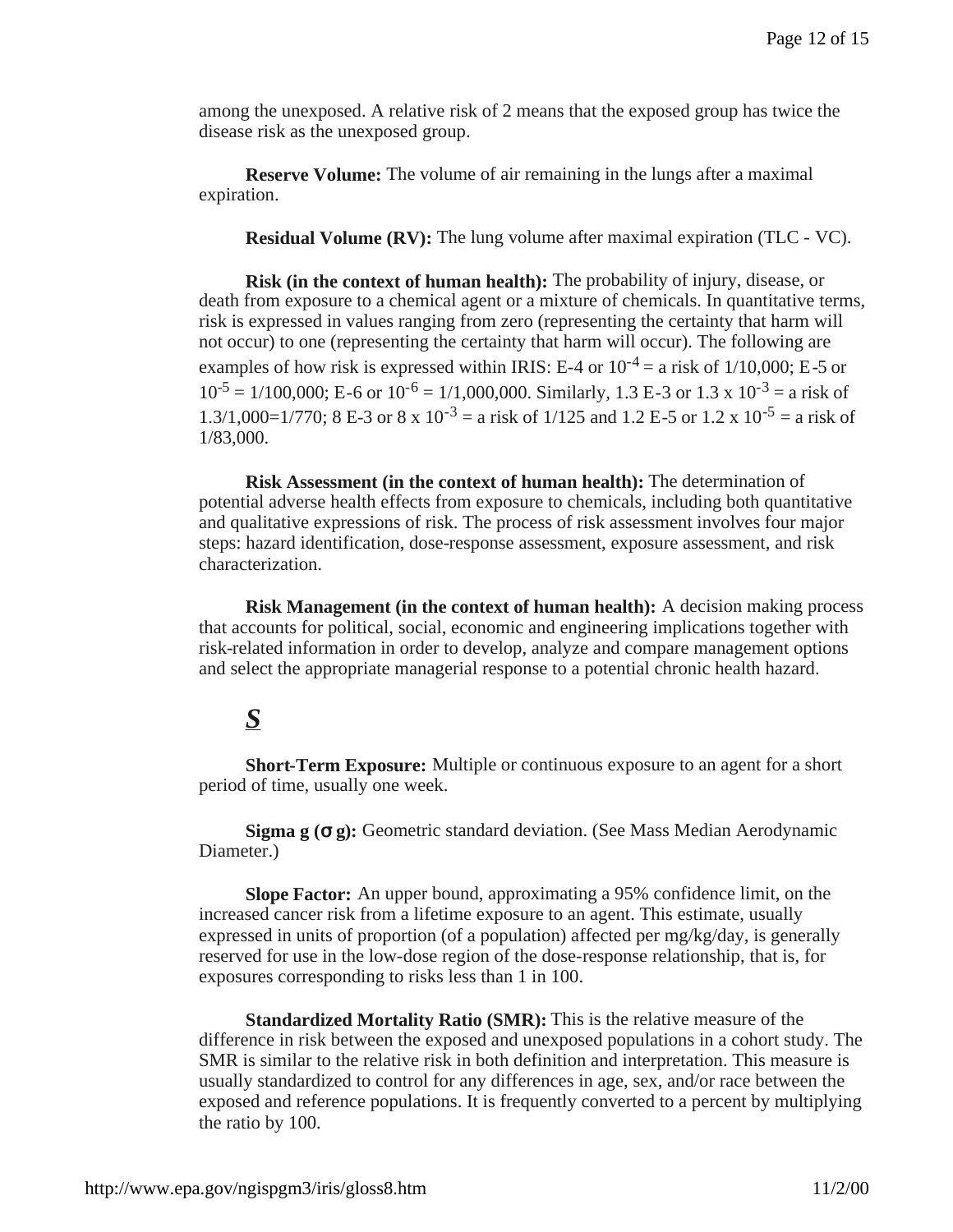**Statistical Significance:** The probability that a result likely to be due to chance alone. By convention, a difference between two groups is usually considered statistically significant if chance could explain it only 5% of the time or less. Study design considerations may influence the *a priori* choice of a different statistical significance level.

**Subchronic Exposure:** Exposure to a substance spanning approximately 10% of the lifetime of an organism.

**Subchronic Study:** A toxicity study designed to measure effects from subchronic exposure to a chemical.

**Sufficient Evidence:** A term used in evaluating study data for the classification of a carcinogen under the 1986 U.S. EPA guidelines for carcinogen risk assessment. This classification indicates that there is a causal relationship between the agent or agents and human cancer.

**Superfund:** Federal authority, established by the Comprehensive Environmental Response, Compensation, and Liability Act (CERCLA) in 1980, to respond directly to releases or threatened releases of hazardous substances that may endanger health or welfare.

**Supporting Studies:** Studies that contain information useful for providing insight and support for conclusions.

**Systemic Effects or Systemic Toxicity:** Toxic effects as a result of absorption and distribution of a toxicant to a site distant from its entry point, at which point effects are produced. Not all chemicals that produce systemic effects cause the same degree of toxicity in all organs.

## *T*

**Target Organ:** The biological organ(s) most adversely effected by exposure to a chemical substance.

**Teratogenic:** Structural developmental defects due to exposure to a chemical agent during formation of individual organs.

**Threshold:** The dose or exposure below which no deleterious effect is expected to occur.

**Tidal Volume (V<sub>T</sub>):** The volume of air inhaled/exhaled during normal breathing.

**Total Lung Volume (TLV):** The lung volume at maximal inspiration.

**Toxicity:** The degree to which a chemical substance elicits a deleterious or adverse effect upon the biological system of an organism exposed to the substance over a designated time period..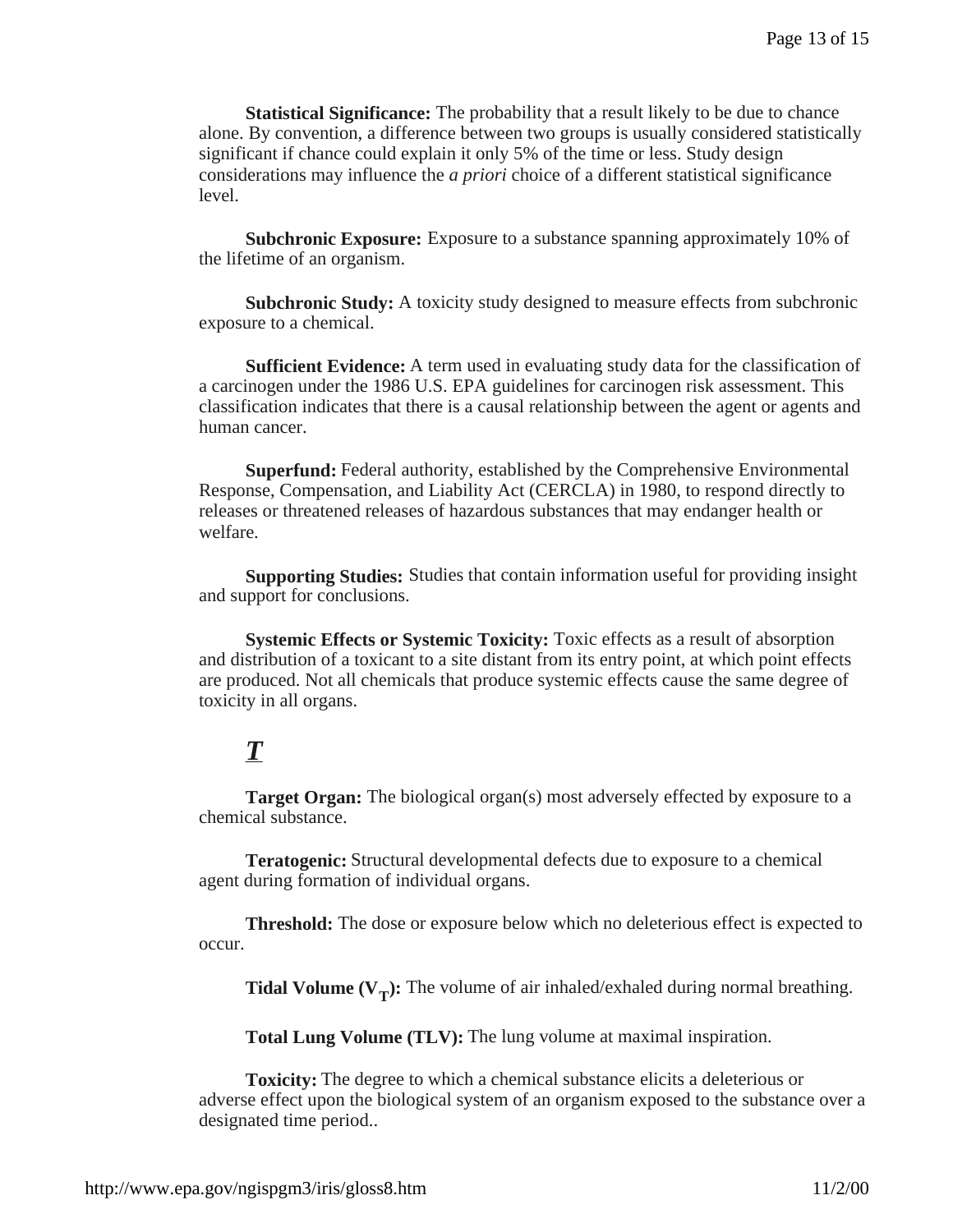**Toxicology:** The study of harmful interactions between chemicals and biological systems.

**Toxic Substance:** A chemical substance or agent which may cause an adverse effect or effects to biological systems.

**Tumor:** An abnormal, uncontrolled growth of cells. Synonym: neoplasm

**Tumor Progression:** Under the Armitage-Doll multistage theory of cancer development, the transition of a cell line between the stages which lead to cancer.

**Threshold Limit Value (TLV):** Recommended guidelines for occupational exposure to airborne contaminants published by the American Conference of Governmental Industrial Hygienists (ACGIH). TLVs represent the average concentration in mg/m<sup>3</sup> for an 8-hour workday and a 40-hour work week to which nearly all workers may be repeatedly exposed, day after day, without adverse effect.

# *U*

**Uncertainty Factor (UF):** One of several, generally 10-fold factors, used in operationally deriving the RfD and RfC from experimental data. UFs are intended to account for (1) the variation in sensitivity among the members of the human population, i.e., interhuman or intraspecies variability; (2) the uncertainty in extrapolating animal data to humans, i.e., interspecies variability; (3) the uncertainty in extrapolating from data obtained in a study with less-than-lifetime exposure to lifetime exposure, i.e., extrapolating from subchronic to chronic exposure; (4) the uncertainty in extrapolating from a LOAEL rather than from a NOAEL; and (5) the uncertainty associated with extrapolation from animal data when the data base is incomplete.

**Unit Risk:** The upper-bound excess lifetime cancer risk estimated to result from continuous exposure to an agent at a concentration of 1  $\mu$ g/L in water, or 1  $\mu$ g/m<sup>3</sup> in air. The interpretation of unit risk would be as follows: if unit risk =  $1.5 \times 10^{-6}$  µg/L, 1.5 excess tumors are expected to develop per 1,000,000 people if exposed daily for a lifetime to 1 µg of the chemical in 1 liter of drinking water.

**Upper bound:** An plausible upper limit to the true value of a quantity. This is usually not a true statistical confidence limit.

## *V*

**Vital Capacity (VC):** The maximum volume that can be exhaled in a single breath (TLC-RC).

#### *W*

**Weibull Model:** A dose-response model of the form: